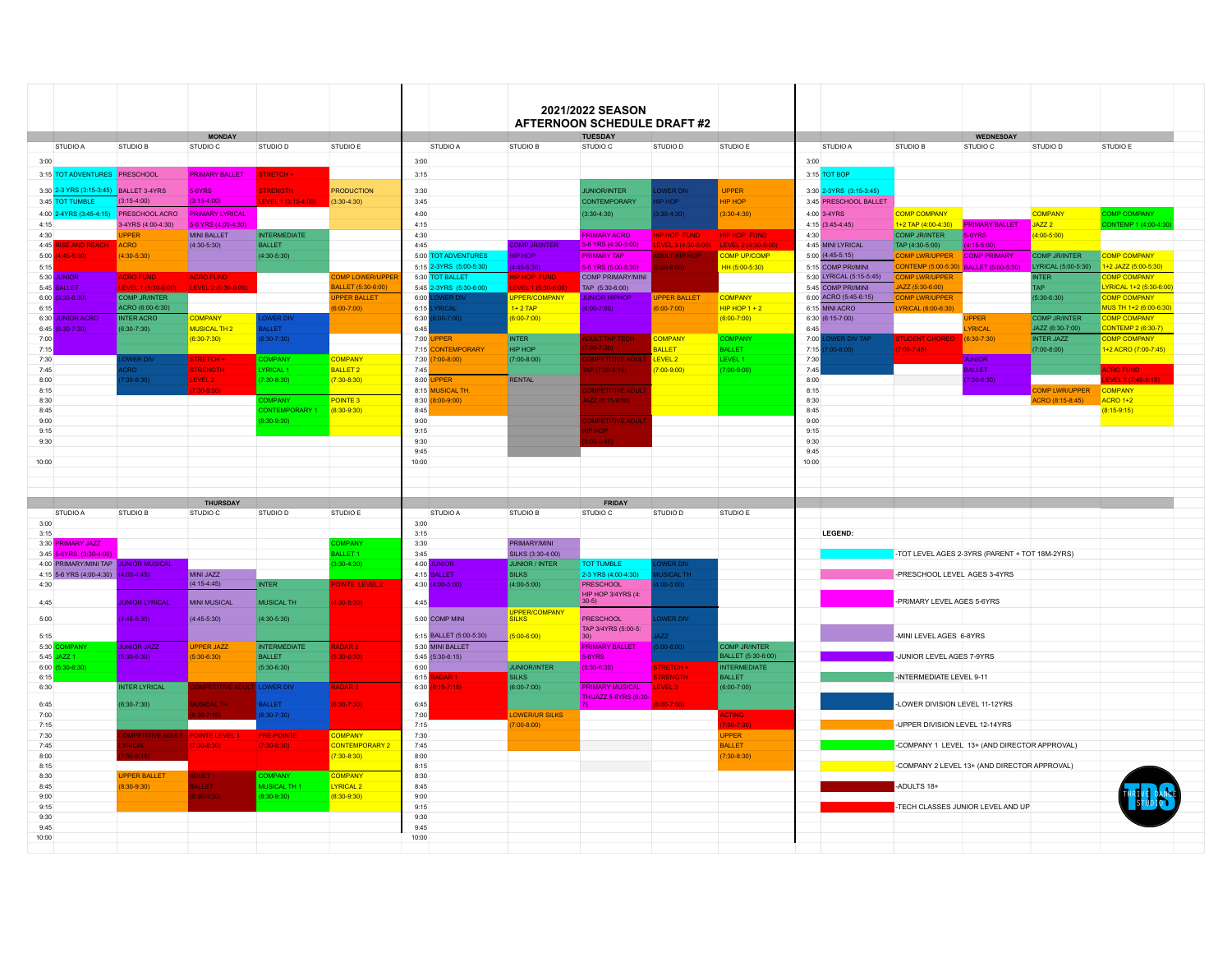|                |                           |                                                |                                   |          |          |                |                       |          | 2021/2022 SEASON<br><b>MORNING SCHEDULE</b> |          |          |                |          |                                                   |                         |          |               |
|----------------|---------------------------|------------------------------------------------|-----------------------------------|----------|----------|----------------|-----------------------|----------|---------------------------------------------|----------|----------|----------------|----------|---------------------------------------------------|-------------------------|----------|---------------|
|                |                           |                                                | <b>TUESDAY</b>                    |          |          |                |                       |          | <b>WEDNESDAY</b>                            |          |          |                |          |                                                   | <b>SATURDAY</b>         |          |               |
|                | STUDIO A                  | STUDIO B                                       | STUDIO C                          | STUDIO D | STUDIO E |                | STUDIO A              | STUDIO B | STUDIO C                                    | STUDIO D | STUDIO E |                | STUDIO A | STUDIO B                                          | STUDIO C                | STUDIO D | STUDIO E      |
| 9:00           |                           |                                                |                                   |          |          | 9:00           |                       |          |                                             |          |          | 9:00           |          |                                                   |                         |          | PARENT + TOT  |
| 9:15           |                           |                                                |                                   |          |          | 9:15           |                       |          |                                             |          |          | 9:15           |          |                                                   |                         |          | $(9:00-9:45)$ |
| 9:30           |                           |                                                |                                   |          |          | 9:30           |                       |          |                                             |          |          | 9:30           |          |                                                   |                         |          |               |
| 9:45           |                           |                                                |                                   |          |          | 9:45           |                       |          |                                             |          |          | 9:45           |          | <b>PRIMARY BALLET</b>                             |                         |          |               |
|                | 10:00 LITTLE THRIVERS     |                                                |                                   |          |          |                | 10:00 LITTLE THRIVERS |          |                                             |          |          | 10:00          |          | 5-6YRS                                            |                         |          |               |
|                | 10:15 2.5-4 YEARS         |                                                |                                   |          |          |                | 10:15 2.5-4 YEARS     |          |                                             |          |          | 10:15          |          | $(9:45-10:45)$                                    |                         |          |               |
|                | 10:30 (10:00-12:00)       |                                                |                                   |          |          |                | 10:30 (10:00-12:00)   |          |                                             |          |          | 10:30          |          |                                                   |                         |          |               |
| 10:45          |                           |                                                |                                   |          |          | 10:45          |                       |          |                                             |          |          | 10:45          |          | <b>TOT BALLET</b>                                 | <b>PRIMARY HIP HOP</b>  |          |               |
| 11:00          |                           |                                                |                                   |          |          | 11:00          |                       |          |                                             |          |          | 11:00          |          | 2-3 YRS (10:45-11:15) 5-6YRS (10:45-11:15) RENTAL |                         |          |               |
| 11:15          |                           |                                                |                                   |          |          | 11:15          |                       |          |                                             |          |          | 11:15          |          | <b>MINI BALLET</b>                                | <b>PRESCHOOL</b>        |          |               |
| 11:30          |                           |                                                |                                   |          |          | 11:30          |                       |          |                                             |          |          | 11:30          |          | $(11:15-12:15)$                                   | <b>BALLET 3-4YRS</b>    |          |               |
| 11:45          |                           |                                                |                                   |          |          | 11:45          |                       |          |                                             |          |          | 11:45          |          |                                                   | $(11:15-12:15)$         |          |               |
| 12:00<br>12:15 |                           |                                                |                                   |          |          | 12:00<br>12:15 |                       |          |                                             |          |          | 12:00<br>12:15 |          | <b>PRESCHOOL</b>                                  | <b>MINI</b>             |          |               |
|                |                           |                                                |                                   |          |          |                |                       |          |                                             |          |          |                |          | LYRICAL 3-4YRS (12:                               |                         |          |               |
|                | 12:30 <b>PARENT + TOT</b> |                                                |                                   |          |          | 12:30          |                       |          |                                             |          |          | 12:30          |          | $15-12:45$                                        | HIP HOP                 |          |               |
|                | 12:45 (12:30-1:30)        |                                                |                                   |          |          | 12:45          |                       |          |                                             |          |          | 12:45          |          |                                                   | $(12:15-1:00)$          |          |               |
| 1:00           |                           |                                                |                                   |          |          | 1:00           |                       |          |                                             |          |          | 1:00           |          |                                                   | <b>COMPETITIVE MINI</b> |          |               |
| 1:15           |                           |                                                |                                   |          |          |                |                       |          |                                             |          |          |                |          |                                                   | HIP HOP (1:00-1:30)     |          |               |
| 1:30           |                           |                                                |                                   |          |          |                |                       |          |                                             |          |          |                |          |                                                   |                         |          |               |
|                |                           |                                                |                                   |          |          |                |                       |          |                                             |          |          |                |          |                                                   |                         |          |               |
|                |                           |                                                |                                   |          |          |                |                       |          |                                             |          |          |                |          |                                                   |                         |          |               |
|                | LEGEND:                   |                                                |                                   |          |          |                |                       |          |                                             |          |          |                |          |                                                   |                         |          |               |
|                |                           | -TOT LEVEL AGES 2-3YRS (PARENT + TOT 18M-2YRS) |                                   |          |          |                |                       |          |                                             |          |          |                |          |                                                   |                         |          |               |
|                |                           |                                                |                                   |          |          |                |                       |          |                                             |          |          |                |          |                                                   |                         |          |               |
|                |                           | -PRESCHOOL LEVEL AGES 3-4YRS                   |                                   |          |          |                |                       |          |                                             |          |          |                |          |                                                   |                         |          |               |
|                |                           |                                                |                                   |          |          |                |                       |          |                                             |          |          |                |          |                                                   |                         |          |               |
|                |                           | -PRIMARY LEVEL AGES 5-6YRS                     |                                   |          |          |                |                       |          |                                             |          |          |                |          |                                                   |                         |          |               |
|                |                           | -MINI LEVEL AGES 6-8YRS                        |                                   |          |          |                |                       |          |                                             |          |          |                |          |                                                   |                         |          |               |
|                |                           |                                                |                                   |          |          |                |                       |          |                                             |          |          |                |          |                                                   |                         |          |               |
|                |                           | -JUNIOR LEVEL AGES 7-9YRS                      |                                   |          |          |                |                       |          |                                             |          |          |                |          |                                                   |                         |          |               |
|                |                           |                                                |                                   |          |          |                |                       |          |                                             |          |          |                |          |                                                   |                         |          |               |
|                |                           | -INTERMEDIATE LEVEL 9-11                       |                                   |          |          |                |                       |          |                                             |          |          |                |          |                                                   |                         |          |               |
|                |                           | -LOWER DIVISION LEVEL 11-12YRS                 |                                   |          |          |                |                       |          |                                             |          |          |                |          |                                                   |                         |          |               |
|                |                           |                                                |                                   |          |          |                |                       |          |                                             |          |          |                |          |                                                   |                         |          |               |
|                |                           | -UPPER DIVISION LEVEL 12-14YRS                 |                                   |          |          |                |                       |          |                                             |          |          |                |          |                                                   |                         |          |               |
|                |                           |                                                |                                   |          |          |                |                       |          |                                             |          |          |                |          |                                                   |                         |          |               |
|                |                           | -COMPANY 1 LEVEL 13+ (AND DIRECTOR APPROVAL)   |                                   |          |          |                |                       |          |                                             |          |          |                |          |                                                   |                         |          |               |
|                |                           | -COMPANY 2 LEVEL 13+ (AND DIRECTOR APPROVAL)   |                                   |          |          |                |                       |          |                                             |          |          |                |          |                                                   |                         |          |               |
|                |                           |                                                |                                   |          |          |                |                       |          |                                             |          |          |                |          |                                                   |                         |          |               |
|                |                           | -ADULTS 18+                                    |                                   |          |          |                |                       |          |                                             |          |          |                |          |                                                   |                         |          |               |
|                |                           |                                                |                                   |          |          |                |                       |          |                                             |          |          |                |          |                                                   |                         |          |               |
|                |                           |                                                | -TECH CLASSES JUNIOR LEVEL AND UP |          |          |                |                       |          |                                             |          |          |                |          |                                                   |                         |          |               |
|                |                           |                                                |                                   |          |          |                |                       |          |                                             |          |          |                |          |                                                   |                         |          |               |
|                |                           |                                                |                                   |          |          |                |                       |          |                                             |          |          |                |          |                                                   |                         |          |               |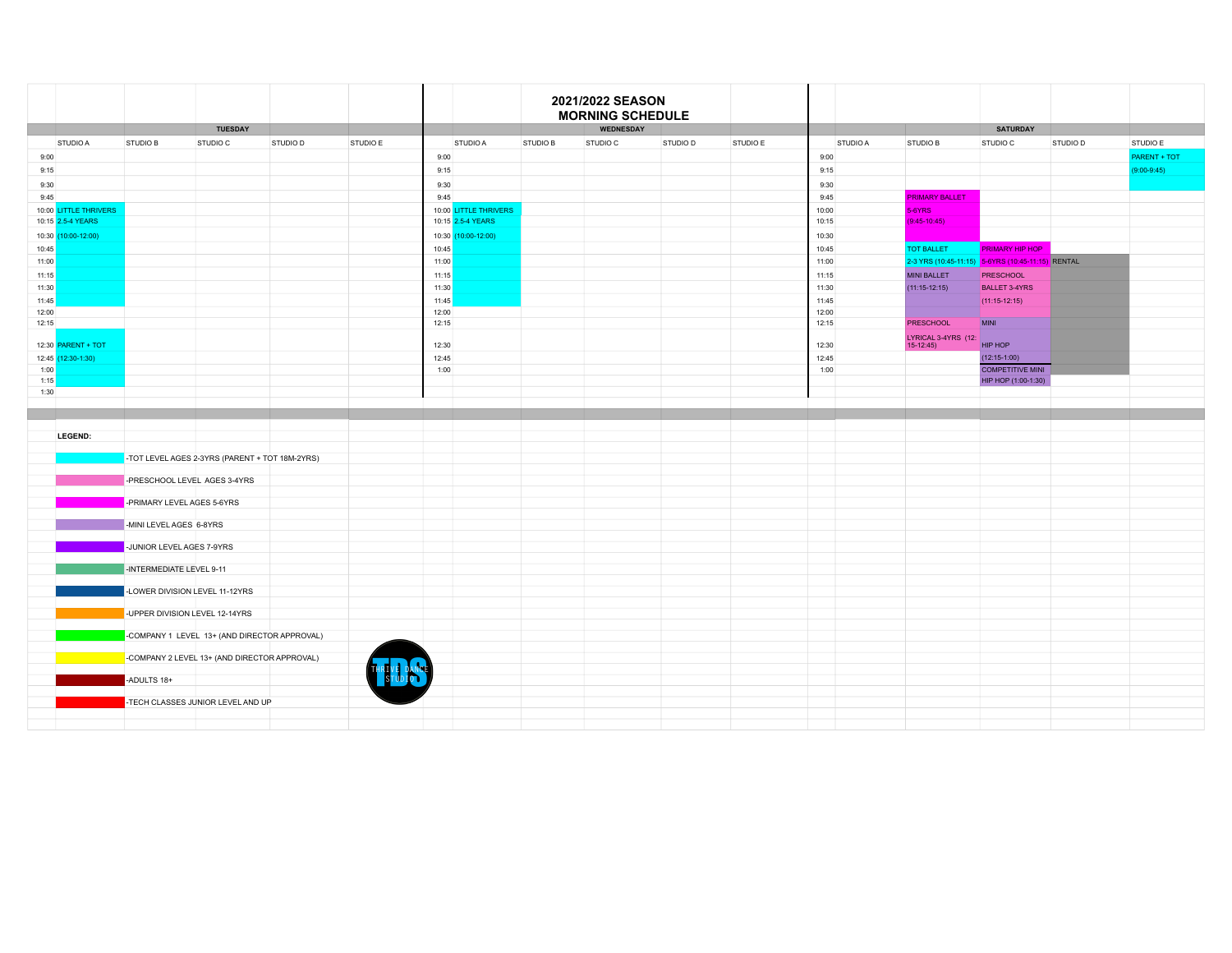

## **- 21/22 Season Event Schedule -**

\*\* All events are subject to change. With pandemic status and restrictions constantly changing, we will do our best to notify you of any adjustments or cancellations as soon as we are able via email and almost always our private facebook group.

| Date:                                                                                  | Location:                  | <b>Details:</b>                                                                                                                                                                                                                                                                                                             |  |  |  |
|----------------------------------------------------------------------------------------|----------------------------|-----------------------------------------------------------------------------------------------------------------------------------------------------------------------------------------------------------------------------------------------------------------------------------------------------------------------------|--|--|--|
| <b>September Tuition + Outstanding</b><br>Fees due<br>Monday, September 13th           |                            | Balance on accounts will be charged out.<br>Please make your payment methods are<br>updated or transfers sent.                                                                                                                                                                                                              |  |  |  |
| <b>Class Confirmation Day</b><br>Monday, September 27th                                | via email                  | Please advise us if you have made any<br>changes to your class schedules via email<br>by midnight to avoid incorrect charges on<br>account for October tuition.                                                                                                                                                             |  |  |  |
| <b>Orange Shirt Week</b><br>Monday, September 27-October 2nd                           | <b>Thrive Dance Studio</b> | Orange Shirt Day (September 30th) is a day<br>when we honour the Indigenous children<br>who were sent away to residential schools<br>in Canada and learn more about the history<br>of those schools. Thrive will be wearing<br>orange all week! Please ensure that<br>dancers can move in their orange attire of<br>choice! |  |  |  |
| <b>National Day for Truth and</b><br><b>Reconciliation</b><br>Thursday, September 30th | Studio Closed              | This year, for the first time, Sept. 30 will be<br>observed as a statutory holiday to<br>commemorate the horrific legacy of<br>residential schools in Canada.                                                                                                                                                               |  |  |  |
| <b>October Tuition + Society/Costume</b><br><b>Fees</b><br>Friday, October 1st         |                            | Thrive Dance Society works alongside<br>Thrive Dance Studio Inc. Their mandate is<br>to make dance accessible to our<br>community! Society fees include but are not<br>limited to: Membership, costume rentals,<br>media fees and more!                                                                                     |  |  |  |
| <b>Thanksgiving Holiday</b><br>Monday, October 11th                                    | <b>Studio Closed</b>       | <b>Studio Closed</b><br>*Saturday classes running                                                                                                                                                                                                                                                                           |  |  |  |
| <b>Annual General Meeting</b><br>October                                               | Online                     | Date TBA<br>The Thrive Dance Society welcomes all<br>Thrive members to attend and learn about<br>their mandate and future projects.                                                                                                                                                                                         |  |  |  |
| <b>Halloween Dress Up Week</b><br>Monday, October 25-30th                              | Thrive Dance Studio        | Dress up in a moveable/danceable costume<br>of your choice! Be sure to wear dance<br>clothing underneath to the best of your<br>ability! Prizes for the best costumes out<br>there!                                                                                                                                         |  |  |  |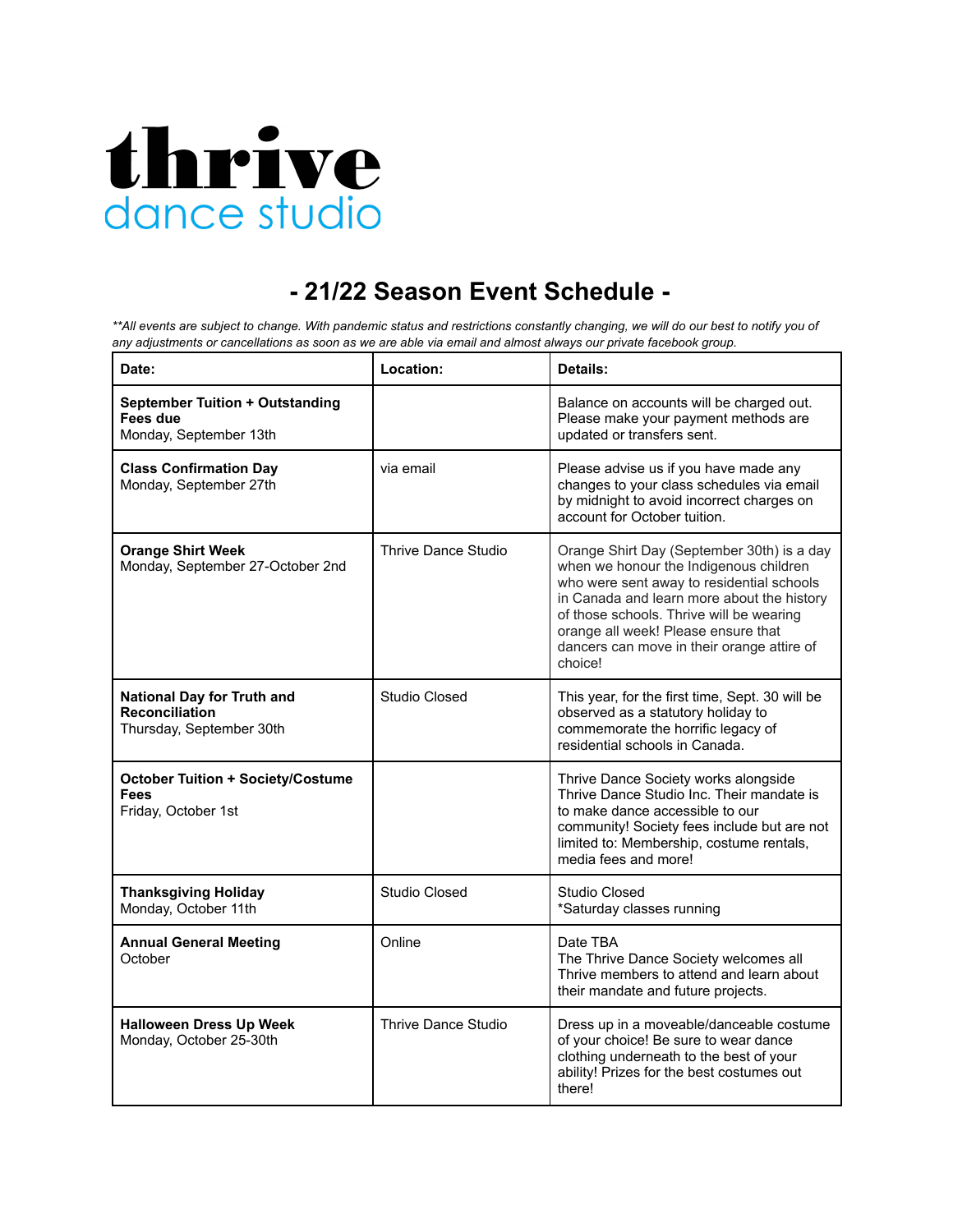| <b>Remembrance Day</b><br>Thursday, November 11th                                                                                                                     | Studio closed              | Studio Closed-Remembrance Day is a<br>memorial day observed in Commonwealth<br>member states. Remembrance Day has<br>been observed since the end of the First<br>World War to remember armed forces<br>members who have died in the line of duty. |  |  |  |  |
|-----------------------------------------------------------------------------------------------------------------------------------------------------------------------|----------------------------|---------------------------------------------------------------------------------------------------------------------------------------------------------------------------------------------------------------------------------------------------|--|--|--|--|
| <b>Sponsor Family donations begin</b><br>Monday, November 15th                                                                                                        | <b>Thrive Dance Studio</b> | Thrive Dance Studio will be sponsoring a<br>family for Christmas! More details to come<br>on what items are needed. Donations<br>accepted at in studio lobby until Friday<br>December 10th                                                        |  |  |  |  |
| <b>Crazy Hair Week</b><br>November 15-20th                                                                                                                            | <b>Thrive Dance Studio</b> | Prize for the craziest hair out there!<br>Acro dancers don't forget to choose<br>hairstyles that you can still accomplish skills<br>in!                                                                                                           |  |  |  |  |
| <b>Full Run (Ballet Production)</b><br>Sunday, November 26th                                                                                                          | Thrive Dance Studio        | Save the dates! ** All details pending due to<br>pandemic status. More details TBA<br>*Ballet Students only                                                                                                                                       |  |  |  |  |
| <b>Langley Magic of Christmas Parade</b><br>Date TBA                                                                                                                  |                            | Covid pending                                                                                                                                                                                                                                     |  |  |  |  |
| <b>December Ballet Production</b><br><b>DRESS REHEARSAL</b><br>Monday, December 13th<br>Tuesday, December 14th<br>Wednesday, December 15th<br>Thursday, December 16th | <b>TBA</b>                 | Save the dates! ** All details pending due to<br>pandemic status. More details TBA<br>*Ballet Students only<br>It is our intention to try to run non-ballet<br>classes should there be enough<br>attendance.                                      |  |  |  |  |
| <b>December Ballet Production</b><br><b>PERFORMANCE</b><br>Friday, December 17th<br>Saturday, December 18th                                                           | <b>TBA</b>                 | Save the dates! ** All details pending due to<br>pandemic status. More details TBA<br>*Ballet Students only                                                                                                                                       |  |  |  |  |
| <b>LAST DAY of 2021 classes</b><br>Saturday, December 18th                                                                                                            | <b>Thrive Dance Studio</b> | Last Day of classes before break!                                                                                                                                                                                                                 |  |  |  |  |
| <b>Winter Break</b><br>December 19-January 3rd                                                                                                                        | <b>Studio Closed</b>       | Enjoy your break!!                                                                                                                                                                                                                                |  |  |  |  |
| <b>Studio OPEN</b><br>Tuesday, January 4th                                                                                                                            | <b>Thrive Dance Studio</b> | Welcome back!                                                                                                                                                                                                                                     |  |  |  |  |
| Pajama Week<br>January 17-22nd                                                                                                                                        | Thrive Dance Studio        | It's Pajama week! Wear your fav pjs to all<br>your classes!                                                                                                                                                                                       |  |  |  |  |
| <b>Competitive Rehearsal/Show</b><br>Saturday, January 29th<br>Sunday, January 30th                                                                                   | <b>TBA</b>                 | Save the dates! ** All details pending due to<br>pandemic status. More details TBA                                                                                                                                                                |  |  |  |  |
|                                                                                                                                                                       |                            |                                                                                                                                                                                                                                                   |  |  |  |  |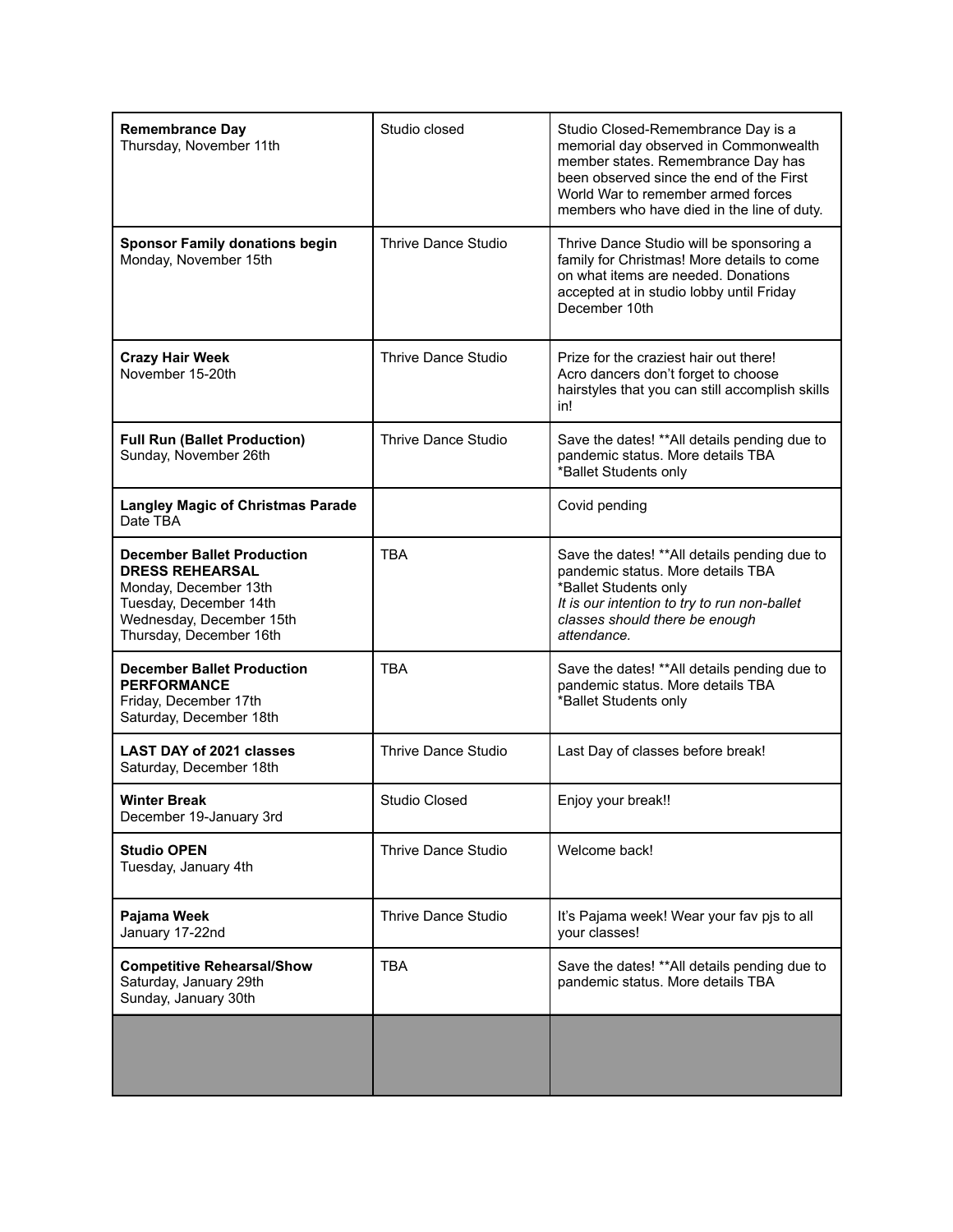| Pay it Forward Pick up<br>January 31st                                           | Thrive Dance Studio        | Spreading kindness and thoughtfulness!<br>Participate in our Pay it Forward Bingo for<br>all ages! Complete each task to fill your<br>sheet and you will be entered in a draw for<br>a prize!<br>Pick up your bingo cards from the office!<br>More info coming closer to date. |
|----------------------------------------------------------------------------------|----------------------------|--------------------------------------------------------------------------------------------------------------------------------------------------------------------------------------------------------------------------------------------------------------------------------|
| Pay it Forward Return<br>February 12th                                           | Thrive Dance Studio        | Complete those cards and return them by<br>this date to the studio office!                                                                                                                                                                                                     |
| <b>Family Day</b><br>Monday, February 21st                                       | <b>Studio Closed</b>       | An opportunity to reflect on the importance<br>of spending quality time with our families,<br>and feeling gratitude for the deep bonds<br>and connections we share with one another!                                                                                           |
| <b>Pink T-shirt Week</b><br>Tuesday, February 22-Saturday,<br>February 26        | <b>Thrive Dance Studio</b> | Bullying is a major problem. Help us raise<br>awareness!                                                                                                                                                                                                                       |
| <b>LAST DAY of classes before Spring</b><br><b>Break</b><br>Saturday, March 12th | Thrive Dance Studio        | Last day before spring break!                                                                                                                                                                                                                                                  |
| <b>Spring Break Camps</b><br>Monday, March 21-25th                               | Thrive Dance Studio        | Thrive annually offers Spring Camps. Due<br>to pandemic, details will be given closer to<br>date.                                                                                                                                                                              |
| <b>Studio OPENS</b><br>Monday, March 28th                                        | Thrive Dance Studio        | Welcome back!!!                                                                                                                                                                                                                                                                |
| <b>Easter Weekend</b><br>Friday, April 15-Monday April 18th                      | <b>Studio Closed</b>       | Enjoy your break!                                                                                                                                                                                                                                                              |
| <b>Happy International Dance Day!</b><br>Friday, April 29th                      | Online                     | Let's celebrate! Take pics of your dancers,<br>tag us on facebook or Instagram and tell us<br>why you love dance!!                                                                                                                                                             |
| National Youth + Child Mental Health<br>Week<br>Monday, May 2-7th                | <b>Thrive Dance Studio</b> | May 7th is about building caring<br>connections between young people and the<br>caring adults in their lives. We know having<br>caring, connected conversations can have a<br>big impact on the mental health of children<br>and youth.                                        |
| May Long weekend<br>Friday, May 20th-Monday, May 23rd                            | <b>Thrive Dance Studio</b> | Studio closed                                                                                                                                                                                                                                                                  |
| <b>Ballet Production Full Run</b><br>Sunday, May 29th                            | Thrive Dance Studio        | <b>Ballet Full Run</b><br>*Attendance mandatory for all ballet<br>participants included in recital filming.                                                                                                                                                                    |
| <b>Competitive Team Auditions</b><br>Sunday, June 5th                            | Thrive Dance Studio        | Team auditions for 22/23 season!<br>Details TBA                                                                                                                                                                                                                                |
| In House Dress Rehearsal Week<br>Monday, June 6-11th                             | <b>Thrive Dance Studio</b> | Dress Rehearsal week for Gala show<br>classes (not ballet). Attendance mandatory<br>for all participants included in recital                                                                                                                                                   |